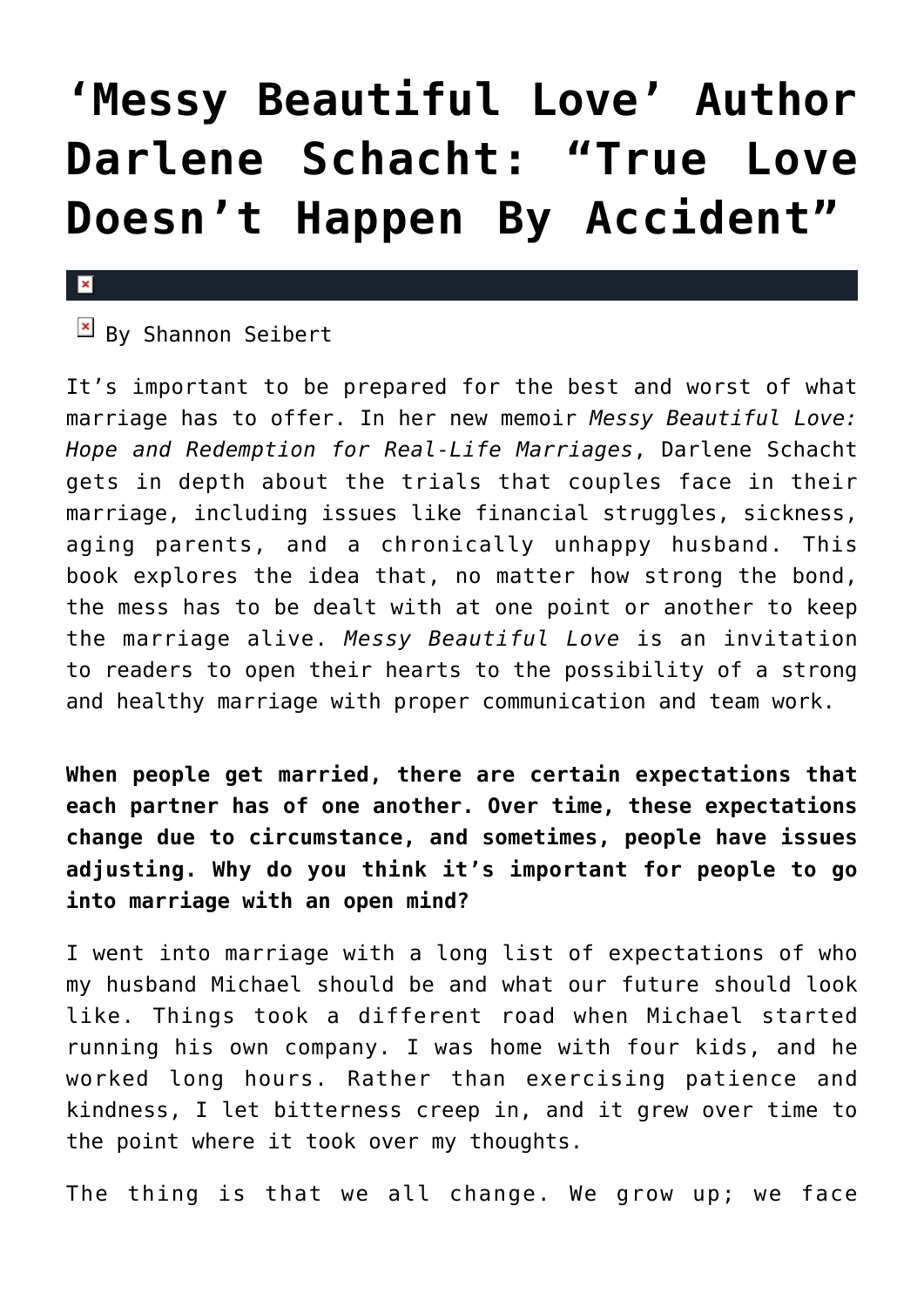hardships; we enjoy good times; and we mature from experience. Love is beautiful, but it can be messy when you're facing something you never expected.

**Related:** ['Love Sick: A Memoir of Searching for Mr. Good](http://cupidspulse.com/love-sick-a-memoir-of-searching-for-mr-good-enough-frances-kuffel-author-interview/) [Enough' Recalls the Humorous and Insightful Journey of Looking](http://cupidspulse.com/love-sick-a-memoir-of-searching-for-mr-good-enough-frances-kuffel-author-interview/) [For Love](http://cupidspulse.com/love-sick-a-memoir-of-searching-for-mr-good-enough-frances-kuffel-author-interview/)

## **Why do you think your message is important for women especially?**

I think that the message is important for men and women alike. My story stems from a place of grace, which is something we all need in our lives. Since I'm a woman, however, I can identify with other women in a way that I can't with men. I can't tell you the number of times that women have confided in me about the struggles they're facing online. It can mess with your mind when a seemingly perfect man (and I do mean seemingly) is paying attention to you or wanting to chat.

**You write about humility being essential to a successful marriage. Why do you think several women struggle with giving that trust to their partners? And why is it that women have issues giving away their hearts fully?**

I believe that we all want strong partners—people who are willing to stand up for themselves and do the right thing. Humility is often confused with weakness when in fact it's a sign of strength and confidence. It takes strength to admit that you're wrong. It also takes strength when we choose to *do* right instead of having to *be* right. When we are confident in ourselves, we aren't as concerned about fighting for a position of authority as we are about fighting together for love.

**What do you believe is the largest contributor to today's increasing divorce rates?**

People often say that they're unhappy because they've grown